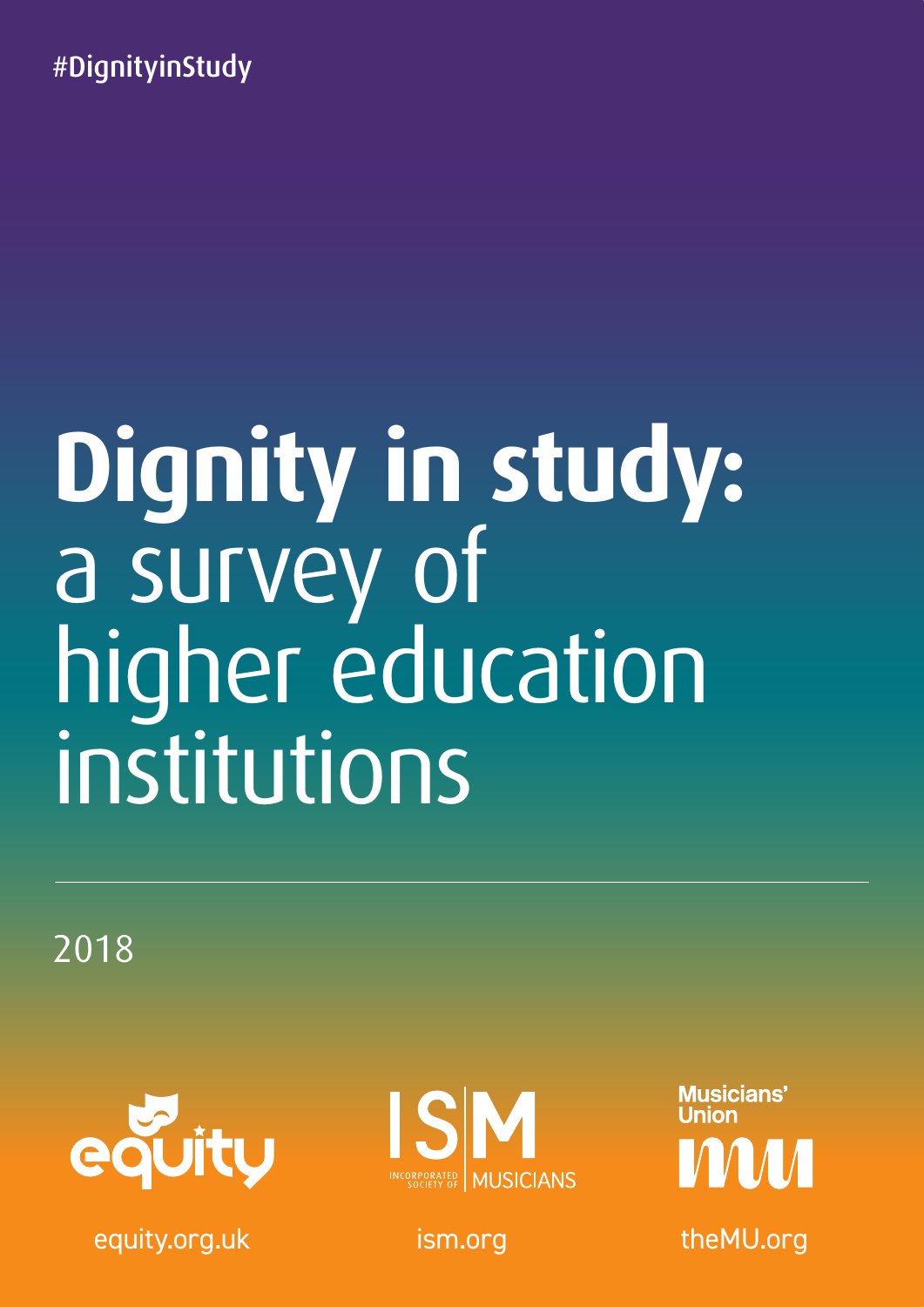# **Executive summary**



Today's music, drama and dance students are the future artists in our theatres, concert halls and dance productions. Whether they are preparing for a life on screen, on stage, behind the curtain or in the recording studio, ensuring our students have the very best start to their career in the arts is paramount.

Since November, the #MeToo movement against sexual harassment and assault has dominated headlines globally to demonstrate the widespread prevalence of sexual assault and harassment, especially in the workplace. Originating in the film industry, the movement quickly generated traction in the wider creative industries, including the music, theatre and dance sectors, revealing the endemic level of sexual harassment, inappropriate behaviour, bullying and discrimination that many artists are experiencing.

As a result of these revelations, Equity, the ISM and the Musicians' Union have been working to improve dignity in the workplace for their members who work in the music and performing arts. During the course of our initial work, we heard from our student members about issues relating to the culture within higher education institutions and a lack of awareness around the policies and procedures in place. This, coupled with evidence of cultural issues within the professional workforce, led to the decision for all three organisations to work together and extend work to the education space to ensure an awareness of the current environment for students attending higher education institutions.

To do this, we launched a joint confidential and anonymous survey for students, which was open for responses between 9 April and 21 May 2018. 600 students currently attending specialist drama schools, music colleges, conservatoires, dance colleges and universities submitted responses.

#### **Headline findings**

Our research has shown students currently studying within higher education institutions are at risk from levels of inappropriate behaviour, bullying, sexual harassment and discrimination on the basis of gender, age, disability, religion, sexual orientation, gender reassignment, race and marriage or civil partnership. Out of the 600 students who responded to the survey, over half of the respondents said they had experienced some sort of incident – many more than one type – in the course of their study.

**57%** of these respondents reported experiencing inappropriate behaviour (behaviour that is considered socially unacceptable), **42%** experienced bullying, **36%** experienced gender discrimination and **27%** experienced sexual harassment. Although the majority of students selected more than one type of perpetrator (and over 1000 examples were given as a result) 'fellow student' was the highest reported at **58%**. However, the breakdown does suggest high levels of incidents also by members of the institution's permanent teaching staff (e.g. teacher or academic lecturer) at **42%**. Notably, **57%** of respondents did not report their concerns, with **54%** of these respondents stating they felt at risk of not being believed or taken seriously if they did report their concerns. This was mirrored by comments given by respondents, as shown in the results overview.

# **57 %** reported experiencing

At the request of our student members, we sought to find out the not recall whether their higher education institution provided level of awareness around how to report concerns in their higher education institution. Although the breakdown differs from type of institution to institution, **57% of all respondents** knew how to report overall. This is positive. What is concerning however, is the level of respondents who knew how to report but chose not to anyway – **49%** – with many again stating they felt at risk of not being believed or taken seriously if they did report their concerns.

27% experienced sexual **and a sexual harassment**

#### **The student's voice matters**

Although many higher education institutions are doing good work to ensure the safety of their students, it is clear there are several issues that must be addressed and taken seriously.

The high level of non-reporting, as well as an overall culture of fear, needs to be tackled. Although many students are aware of how to report, many still choose not to. The survey results and the comments provided with answers suggests a lack of confidence in their higher education institution's capability to 'take concerns seriously' as the main reason for this. It must also be noted that many students who did go on to report their concerns felt unsafe after doing so and felt unsupported. This contributes to an overall climate of fear and shame, and risks many incidents going undetected. This is concerning. It is impossible to investigate a case that has not been reported.

#### One way this could be addressed is to put in place a

**safeguarding model** based on the model currently in place for children aged 18 and under. This would include a designated member of staff – a **pastoral officer** – for students specifically to report their concerns to. Many respondents also requested **anonymous reporting** to be considered, which would assist in

eradicating the fear of retribution. Higher education institutions also have a responsibility to ensure their policies and procedures are sufficiently visible and discussed with the students regularly **to normalise the idea of reporting**. Ensuring that all staff, including those who visit the higher education institution or employed on a freelance or temporary basis, are aware of these policies and procedures, including consequences of inappropriate behaviour, would also be recommended.

Education and discussion is also vital. Many respondents also felt that **training** on how to recognise discrimination, sexual harassment, bullying and inappropriate behaviour should be established within their higher education institution. It must be addressed that at least **66%** of all respondents – regardless of whether they had experienced something or not – could any kind of guidance or training on this matter. In response to the higher level of permanent staff members named as alleged perpetrators, respondents suggested that **staff**, as well as **students**, needed sufficient knowledge of the Equality Act 2010 and also be aware of what behaviour is expected of them and what the consequences are if they are found to be behaving inappropriately.

Monitoring student perception and welfare is essential in tracking progress in achieving cultural change. This includes monitoring the level of reports and ensuring that those who have reported are kept in contact with.

Finally, it is vital the whole creative sector works together to eradicate these issues from education right into the profession. We recommend that all higher education institutions publicly sign up to relevant industry codes of conduct, including the **UK Theatre and SOLT 10 Principles**, the **Equity Agenda for Change** and the **ISM-Musicians' Union Code of Practice for the Music Sector.**

We thank the ISM's Francesca Treadaway for the analysis of the survey's data and creation of this report. We would also like to thank all the students who came forward to share their experiences and suggestions, as without your responses, change is not possible.

The full breakdown of the results can be found in the **results overview**.

**Christine Payne,** Equity **Deborah Annetts, Incorporated Society of Musicians Naomi Pohl,** Musicians' Union

**inappropriate behaviour**

#### **experienced bullying**

**36%experienced gender discrimination**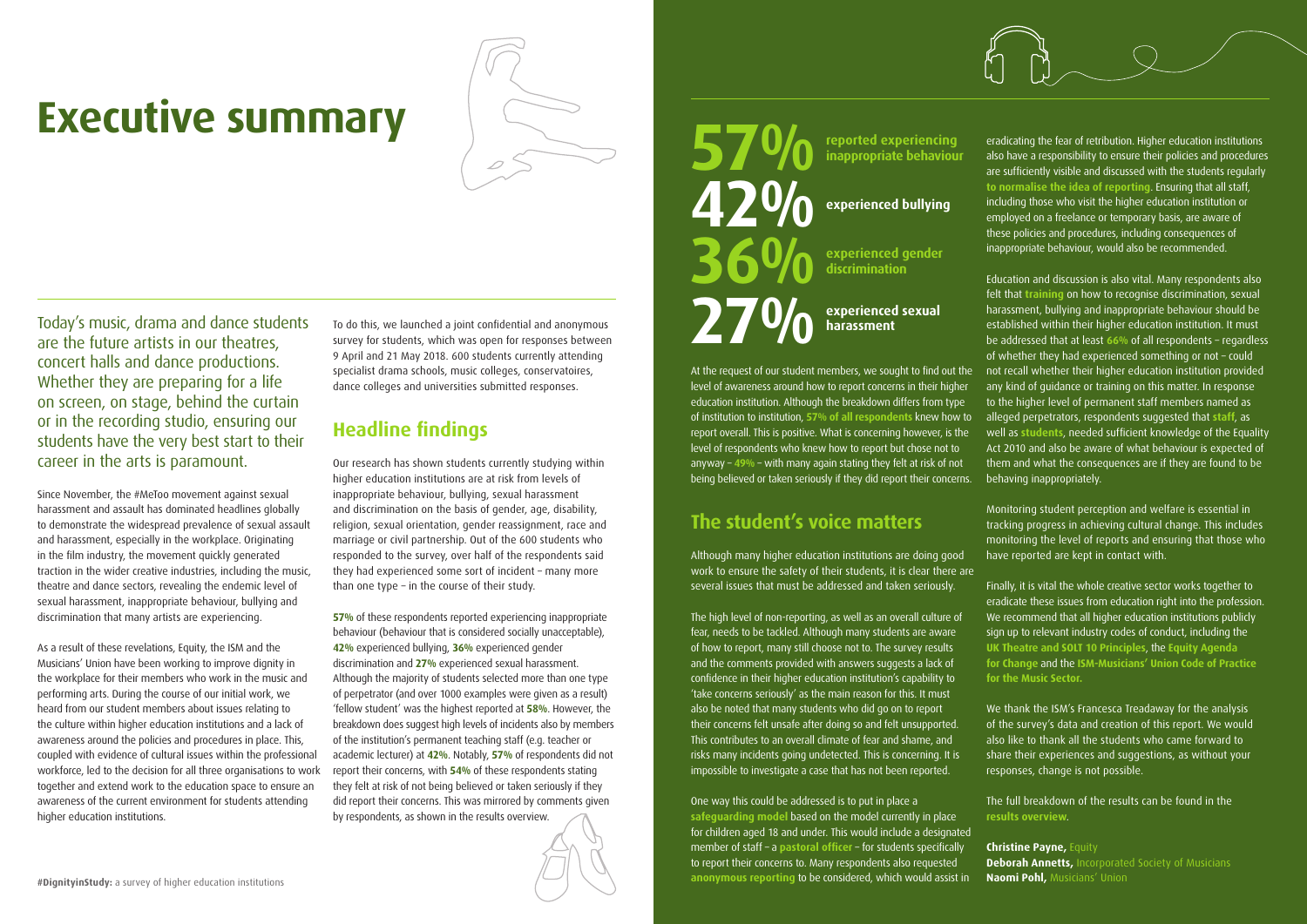

**51%** of the respondents said they had experienced sexual harassment, inappropriate behaviour, bullying or discrimination, whilst **49%** said they did not.

Out of these respondents, **73%** of respondents identified as female, **18%** identified as male, **2%** identified as non-binary and **7%** didn't specify their gender.

The respondents were able to select more than one option to specify their experiences, and many did. Of those who reported an experience, the top four most reported experiences were inappropriate behaviour (**57%**) bullying (**42%**), discrimination on the basis of gender (**36%**) and

sexual harassment (**27%**).

Respondents who said they had experienced sexual harassment, inappropriate behaviour, bullying or discrimination also specified who the alleged perpetrator was. Some gave more than one example (and as a result, nearly 1000 examples were given). Notably, **58%** of respondents said their experience involved their fellow student and **42%** said it involved a member of the permanent teaching staff at the higher education institution.

# **The results: overview**

#### **Types of incident specified**

**58%** Fellow student

**42%** Member of the permanent teaching staff (e.g. teacher or academic lecturer)

**13%** Visiting lecturer, teacher or professor

#### 0 0 10 10 20 20 30 30 40 40 50 50 60 60 **57%** Inappropriate behaviour **42%** Bullying **36%** Gender discrimination **27%** Sexual harassment **13%** Age discrimination **10%** Race discrimination **9%** Sexual orientation discrimination **8%** Disability discrimination **5%** Religion or belief discrimination **2%** Gender reassignment discrimination **1%** Marriage or civil partnership **1%** discrimination 50

**8%** Non-teaching staff

**6%** Other

I,



#### **Types of incident broken down by alleged perpetrator**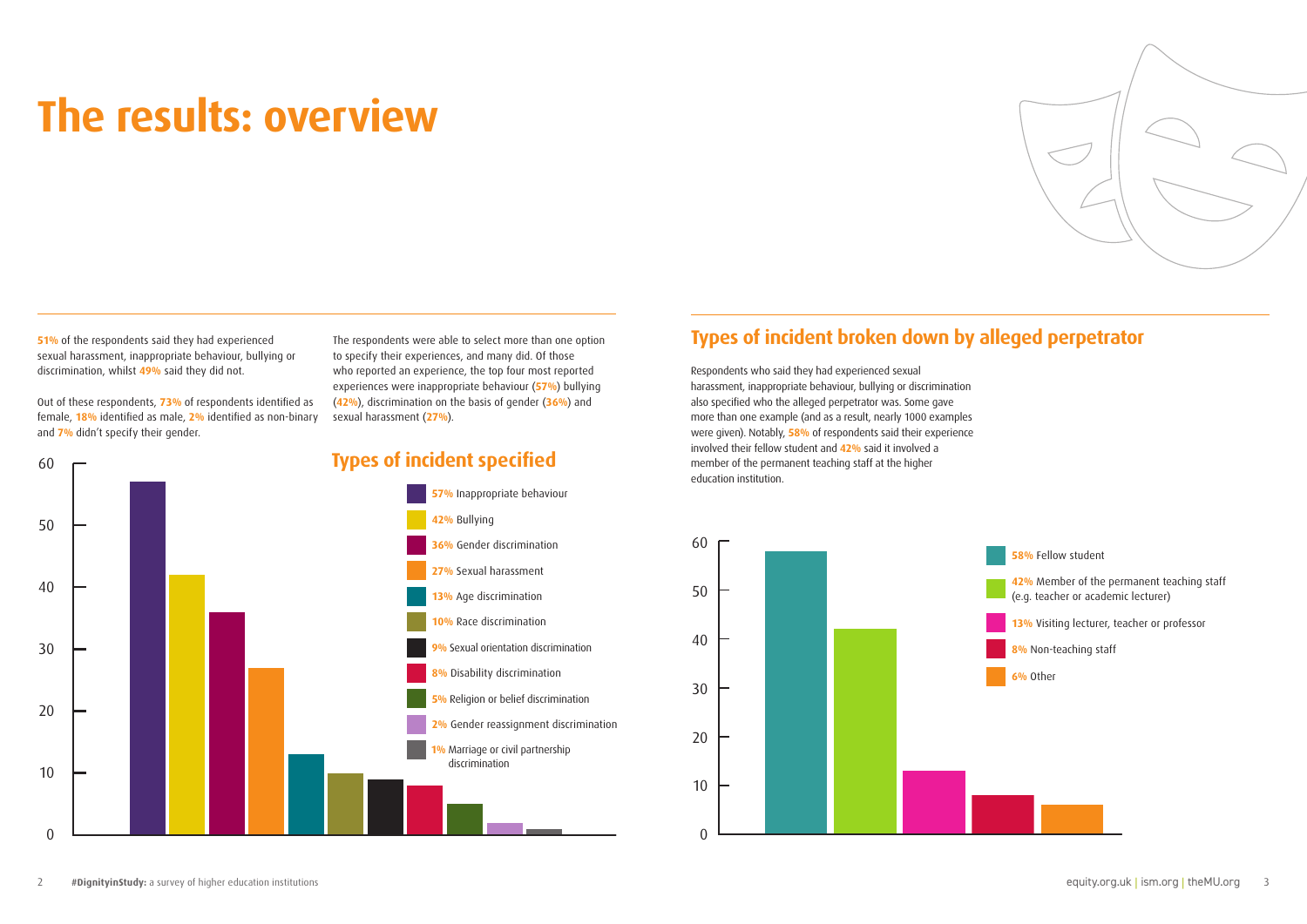

Some respondents provided comment on why did they did not report. Comments included:

We asked respondents who had reported their concerns **whether they were satisfied with the outcome**. **48%**  were not satisfied with the outcome. **43%** were, **8%** selected 'don't know', and **3%** did not give an answer.

We also asked respondents who were unsatisfied with the outcome of their reporting whether any action was taken. **79%** said that no action was taken, while **16%** said yes, **5%** said they did not know and **5%** did not give an answer.

Of the respondents who said no, some gave **reasons**. These included:

'The behaviour is culturally acceptable to that member of staff in this institution.'

'The teaching staff did not take it seriously, didn't understand it and dismissed it.'

**54%** said they felt at risk of not being believed or taken seriously, **47%** said they felt at risk of damaging their reputation, **47%** felt at risk of their complaint not being handled appropriately and **45%** felt the behaviour seems to be culturally acceptable in the higher education institution where it happened. **1998 54%** – Risk of not being believed or taken seriously 'Everyone already knew. He was notorious for it.'

> 'The culture of the institution allowed it to persist.'

'Embarrassment related to low self-esteem.'

> 'We had to sort it out ourselves.'

'There was no forum to report, especially if it came from the Principal.'

'My treatment worsened because [the perpetrator] knew had complained about [them].'

'Several lecturers colluded and made my life hell.'

'Fear that favouritism/bias towards perpetrator would make head of course turn against me.'

'Knowledge that prior complaints had not been handled well.'

> 'My anonymity was not protected and the perpetrators made life harder for me.'

We asked the respondents who did not report their concerns why not, and many of the respondents gave more than one answer.

**47%** Risk of damaging your reputation

**47%** Risk that your complaint would not be

handled appropriately

**Reasons for not reporting** 

in the higher education institution where it happened

**39%** Risk of losing opportunities

**27%** Risk of negatively impacting grades

**17%** Fear of the perpetrator

**16%** Other



4% did not give an answer



30

40

### **Respondents who did not report their concerns**

#### **Reporting**

## **Respondents who did report their concerns**

'I had mentioned it to several members of staff who said "it is just his age, he really does care about his students and sometimes you just need to laugh things off" so not taking it seriously and making excuses for it stopped me from taking it further.'

'The person still kept their job and contact with students and no apology was received from them.'

We asked respondents if they had reported their concerns or not to their higher education institution. **57%** of respondents who experienced sexual harassment, inappropriate behaviour, bullying or discrimination **did not** report their concerns, whilst **13% did** report their concerns and **24%** reported **some but not others**. **6%** did not say.

**44%** of the respondents who did not report their concerns identified as female, **10%** identified as male, **7%** identified as non-binary and **6%** did not define their gender.

# **Reporting concerns**

**their concerns**



**not other concerns**

**concerns**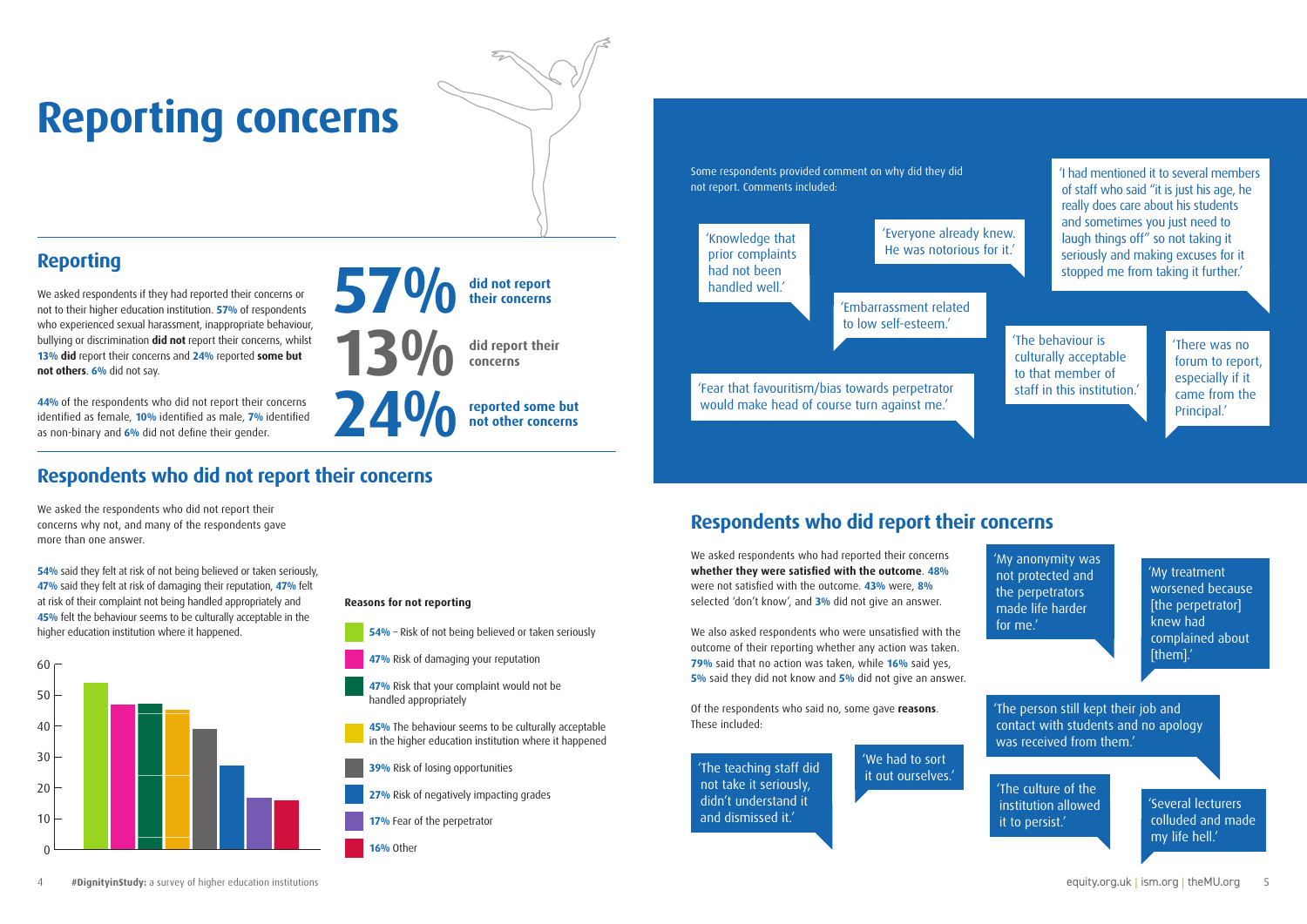6 **#DignityinStudy:** a survey of higher education institutions 7

Most notably, of those who did **not** report their concerns:



We also asked respondents if the interest of the interest of the interest of the interest of the interest of the education institution provided guidance on training and/or guidance on how to recognise

We asked all respondents if they were aware of how to report any incidents of sexual harassment, inappropriate behaviour, bullying or discrimination in their higher education institution, regardless of whether they had experienced it or not. 60

Of all the respondents:

# **Overall awareness of reporting processes**

**69%** of these respondents called for tightened processes in dealing with any incidents of sexual harassment, bullying, inappropriate behaviour and discrimination from their higher inappropriate behaviour and discrimination from their higher education institution. This includes employing a designated member of staff for students to report concerns to, introducing anonymous reporting and a zero-tolerance policy (ensuring anonymous reporting and a zero-tolerance policy (ensuring repeat offenders are permanently removed), closer monitoring of all staff, ensuring equality of treatment for all students and staff and ensuring staff have the correct training to deal with reporting incidents of this nature and ensuring victims have sufficient support. Some respondents also discussed **1** boundaries in the 'student-teacher' relationship and the need for professionalism in this relationship to be clarified. 4% did not give an answer 57% knew how to report incidents

28% did not

concerns

report

9% selected 'don't know'



discrimination.

40% said no 31% said yes

4% did not say

20

**42%** said they did not  $\blacksquare$  know how to report 

'There have been [examples] where a student has been suspended or expelled for physical violence or rape, in one instance the victim was promised the aggressor would never be allowed on the grounds again. In all three instances, the aggressor was back in either a 'External staff should **the matter of months, or in one case weeks.'** 



40 50

 $\overline{40}$ 

 $10<sup>1</sup>$ 

 $20<sup>1</sup>$ 

50 60

 $60-$ 

28% did not

concerns

49% knew how to report

**A22 said they diversifying** and training on cultural **Example 19 subjects and supporting** students of colour.'

report

discrimination.

40% said no 31% said yes 26% did not know 4% did not say









28% did not

concerns



 $\overline{10}$ 



report

discrimination.

40% said no 31% said yes

4% did not say

0

 **26%** did not know **4%** did not say

# **Views on what could be changed for the better**

#### **Calls for reviews of processes**

26% did not know 'Staff relationships are close and this means it is hard for students to question staff behaviour.' not be re-hired after numerous complaints about their conduct.' 'Ensure ALL teaching

**The also asked report in a sketch respondents in the institution wide culture change that believes** 26% did not know education institution provided guidance on  $\mathcal{E}$  $\blacksquare$  victims, acknowledges the severity of impact these education in propriate behaviour, but institution propriate behaviour, but institution provided guidance on th<br>Education in structure of the bully institution provided guidance on the structure of the structure of the str  $\Box$  can have and respond with harsh consequences for **Pand report in perpetrators i.e. a zero tolerance policy.'** 

staff are up to par, including just visiting/part time teachers not just the main staff.'

'We need sensitivity training for staff.'

'The relationships and boundaries between ALL staff and ALL students needs to be properly established and maintained with clear guidelines on how to do this available to both parties.'

'Too many teachers (one-to-one) are not vetted effectively in line with current safeguarding regulations.'

'Have a zero-tolerance policy that is upheld in regards to bullying, gender-discrimination and sexual harassment/ abuse alongside other forms of discrimination.'

'There needs to be a process in place of which complaints can be made anonymously, and dealt with by members of staff who do not have personal relationships with each other.'

Finally, we asked respondents if they think, if anything, needs to change in their higher education institution to improve the culture and eradicate sexual harassment,

bullying, inappropriate behaviour and discrimination. Out of all respondents, **43%** gave a suggestion, and some respondents gave more than one.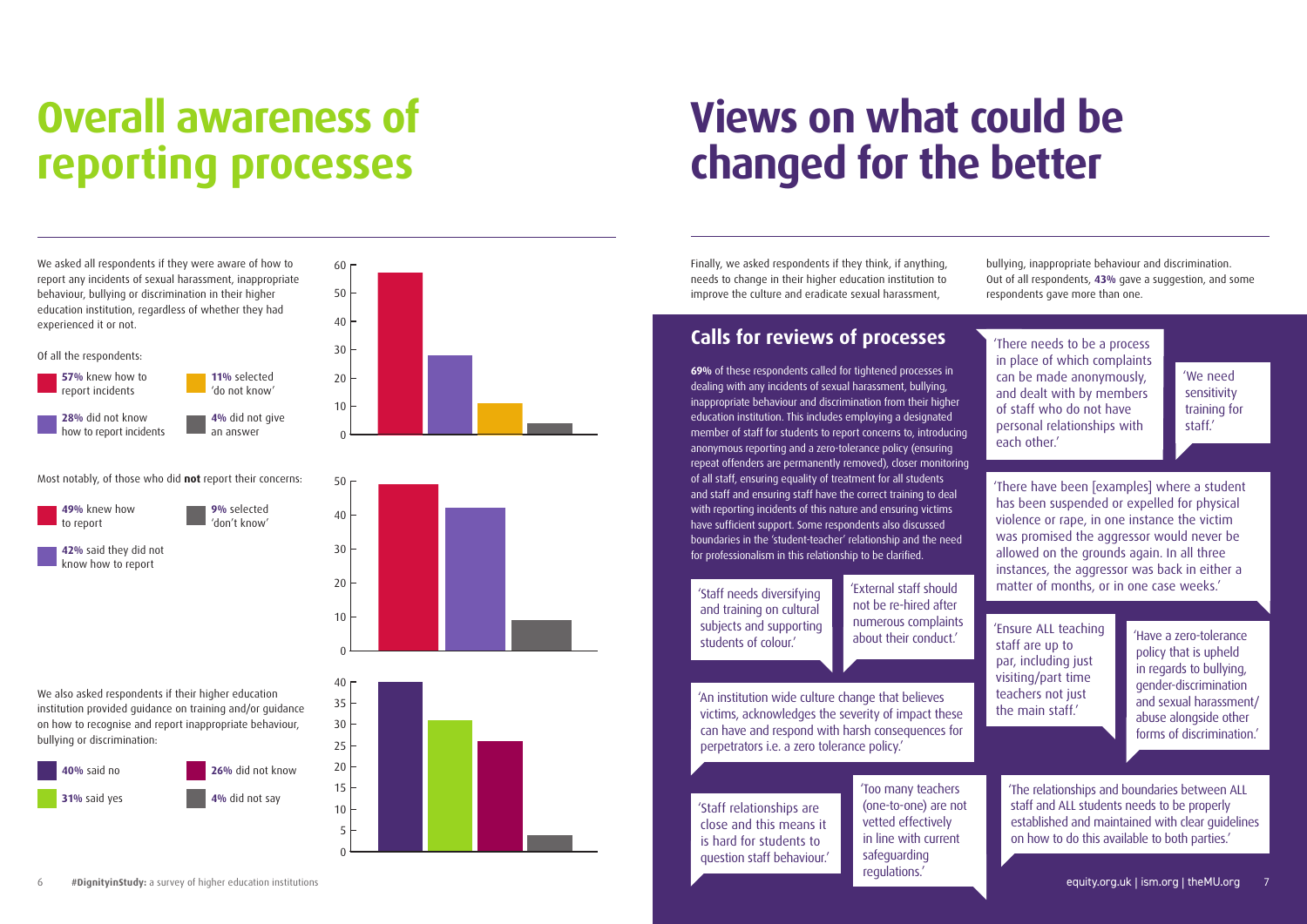Of these respondents who gave a response, 54% called for **improved awareness of reporting** and **training** for students to recognise acts of sexual harassment, bullying, inappropriate behaviour and discrimination from their higher education institution, including training specifically on the Equality Act 2010.

Many respondents also suggested that many higher education institutions currently do not take complaints seriously.

**21%** of respondents suggested other solutions such as:

#### **Calls for improved awareness of reporting and training Calls for a review of current attitudes towards concerns of this nature**

'Clear outlines of what constitutes as sexual harassment, bullying and discrimination so that students know what is wrong and feel like they can report it and it will be taken seriously. Also, having a member of staff who is not connected to others so will not have bias.'

'The culture that allows sexual harassment, sexism and discrimination etc. to be normalised is widespread in the music industry and particularly in conservatoires and this NEEDS to

change in order for anything to improve.' 'It should be compulsory to ask students if they are comfortable before making physical contact with them, whether that be in a large group, masterclass or 1-1 setting, permission must always be given before physical contact.'

'The heads of department need to actually deal with issues rather than ignore them. Not dealing with discriminatory and unprofessional behaviour allows people to get away with it and does not show support for the person affected.'

'Above anything, we need to find a way of making people understand that they did not do anything to deserve what happened to them<sup>'</sup>

> 'Students' voices [need to] be given credence – even from people working within educational institutions there's still an opinion if 'you're too young to know', 'you're only young you don't know what you're talking about', and 'I'm sure they didn't mean it like that' – as in someone behaving inappropriately and it being dismissed as an accident, or not intentionally bullying/sexualising/ harassing for example.'

'More information on the equality act and also being able to talk to a higher member of staff about these issues without any concern or worry.'

'There needs to be an implemented system that is outlined to all student where everybody or anybody who has a complaint goes through a specific system on how to make a complaint and this should be the same for every student regardless of who they are.'

'Have an open conversation upon induction week. We are introduced to time keeping, sick day procedures but not those that actually help us to feel safe.'

'I think students could be encouraged more to talk about any experiences with sexual harassment/bullying/inappropriate behaviour/ discrimination with members of staff.'

'Greater visibility in how to get in contact with the college if there has been an issue.'

'Continued education about the industry and the correct treatment of all those working in theatre.'

'Students need to be reassured that they will be taken seriously and that any reports are dealt with discretion and respect.'

'The way reports are handled by high-up staff. It should be taken more seriously.'

'Rehearsals should be recorded and monitored, conductors, teachers and students should be held accountable for what is said and done in rehearsals.'

'I think that the college need to be more understanding and empathetic of people's issues however irrelevant it might seem to them.'

'At the moment it feels like so much of what happens is just brushed under the carpet. You are told not to make a fuss. And here policies that are meant to protect us don't exist, they are just tick box exercises so the institution can say 'aren't we brilliant we've got this document!' but in reality it is meaningless.'



'This university is so happy to ignore it because they are so focussed on making money. They don't care how unsafe we feel, or how we feel we are getting different opportunities to more privileged divisions.'

'Constant discussions and a language/ process for girls to call out inappropriate things in the moment whilst still feeling professional and equal to their male peers.

'Staff need to be more active in stopping it and not ignoring it.'

'There needs to be more time for discussion between students and teachers about all these issues and what we can expect to face in the industry.'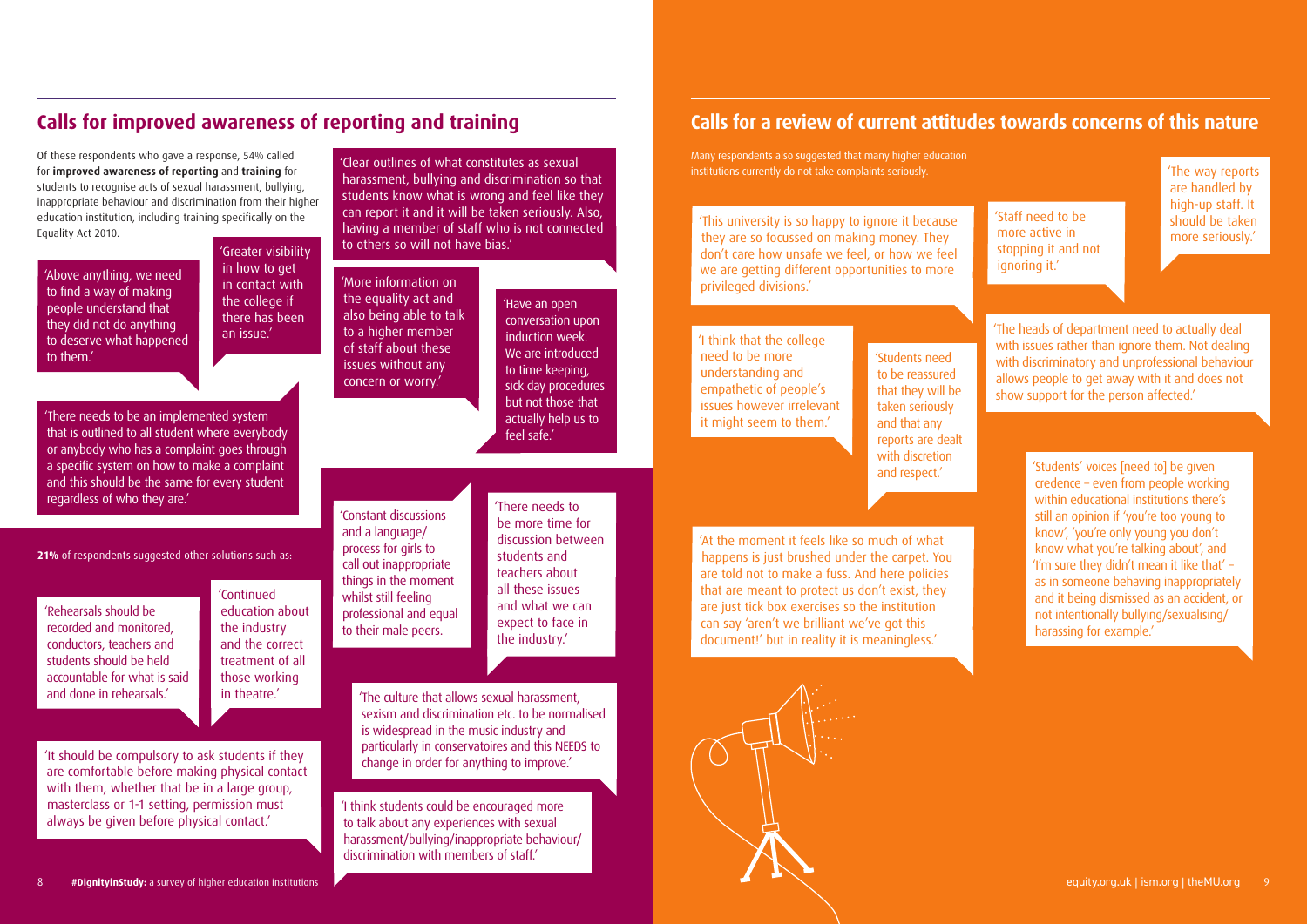# **About the survey – further information**

This confidential, anonymous survey ran from 9 April to 21 May 2018 and within that time frame the survey received 600 responses.

We asked respondents to tell us where they study.

further our analysis.

We also asked responding to  $\mathbf{z}$ education institution between the Univ training and/or guidance on how to recognise and report inappropriate behaviour, bullying or The following ethnicities were identified:



ge

|                                                       | 66%   | Any other ethnic group                                   | Less<br>than 1% |
|-------------------------------------------------------|-------|----------------------------------------------------------|-----------------|
| lish,<br>tish, Welsh<br>pean                          | 9%    | Black / African / Caribbean /<br>Black British - African | $1\%$           |
|                                                       | $5\%$ | Mixed / Dual heritage -<br>White & Black African         | $1\%$           |
|                                                       | $2\%$ | Other Asian background                                   | Less<br>than 1% |
|                                                       | $2\%$ | Asian/Asian British -<br>Chinese                         | $1\%$           |
|                                                       | $2\%$ | Asian/Asian British -<br>Indian                          | Less<br>than 1% |
|                                                       | $2\%$ | Asian/Asian British -<br>Pakistani                       | Less<br>than 1% |
| )ual<br>age -<br>age -<br>bbean<br>ribbean /<br>bbean | $1\%$ | White - Gypsy, Roma<br>or Irish Traveller                | Less<br>than 1% |

**20%**  University **15%**  Music college

**14%**  Conservatoire that does music & drama

**Type of institution:**



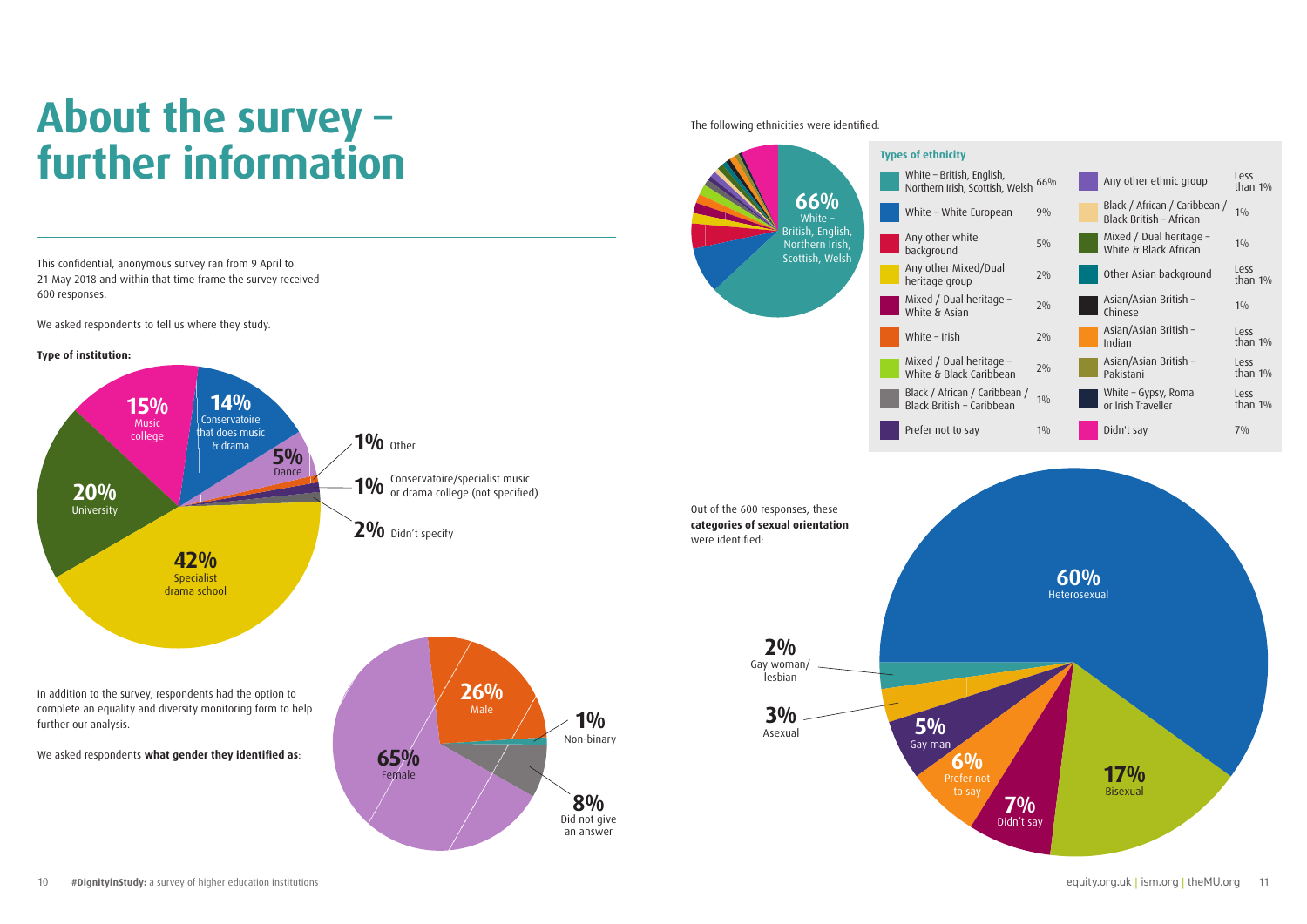

#### **Reporting – breakdown by institution type**

We asked respondents **if they reported their experiences** and broke the results down by institution-type. We asked respondents **why they did not choose to report their experiences** and broke the results down by institution-type.

#### **Reasons for not reporting – breakdown by institution type**



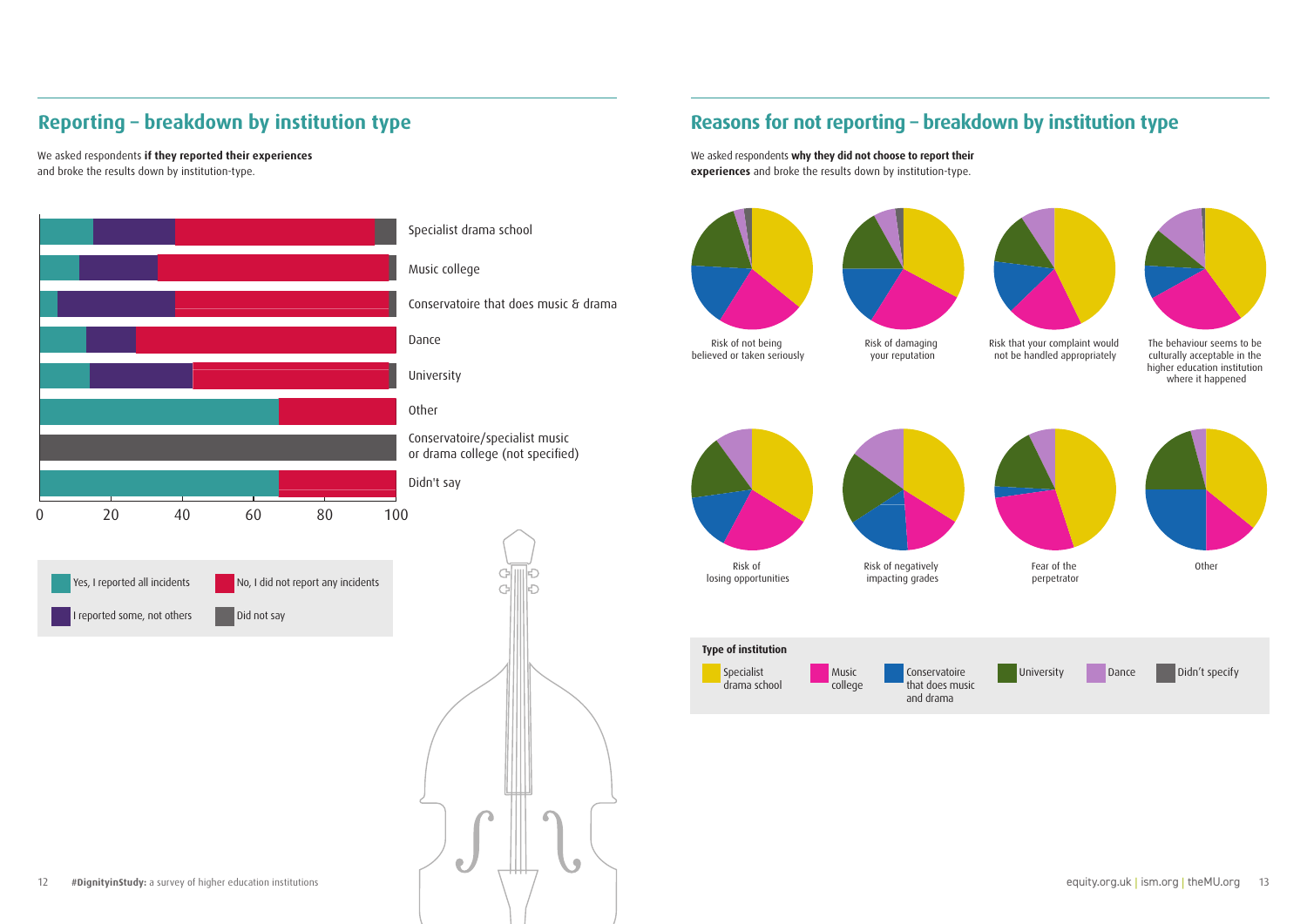We asked respondents **if they knew how to report**  and broke the results down by institution-type.

#### **Awareness of how to report – breakdown by institution type**

#### **Awareness of how to report – breakdown of respondents who chose not to report**



 $\overline{\phantom{a}}$ 



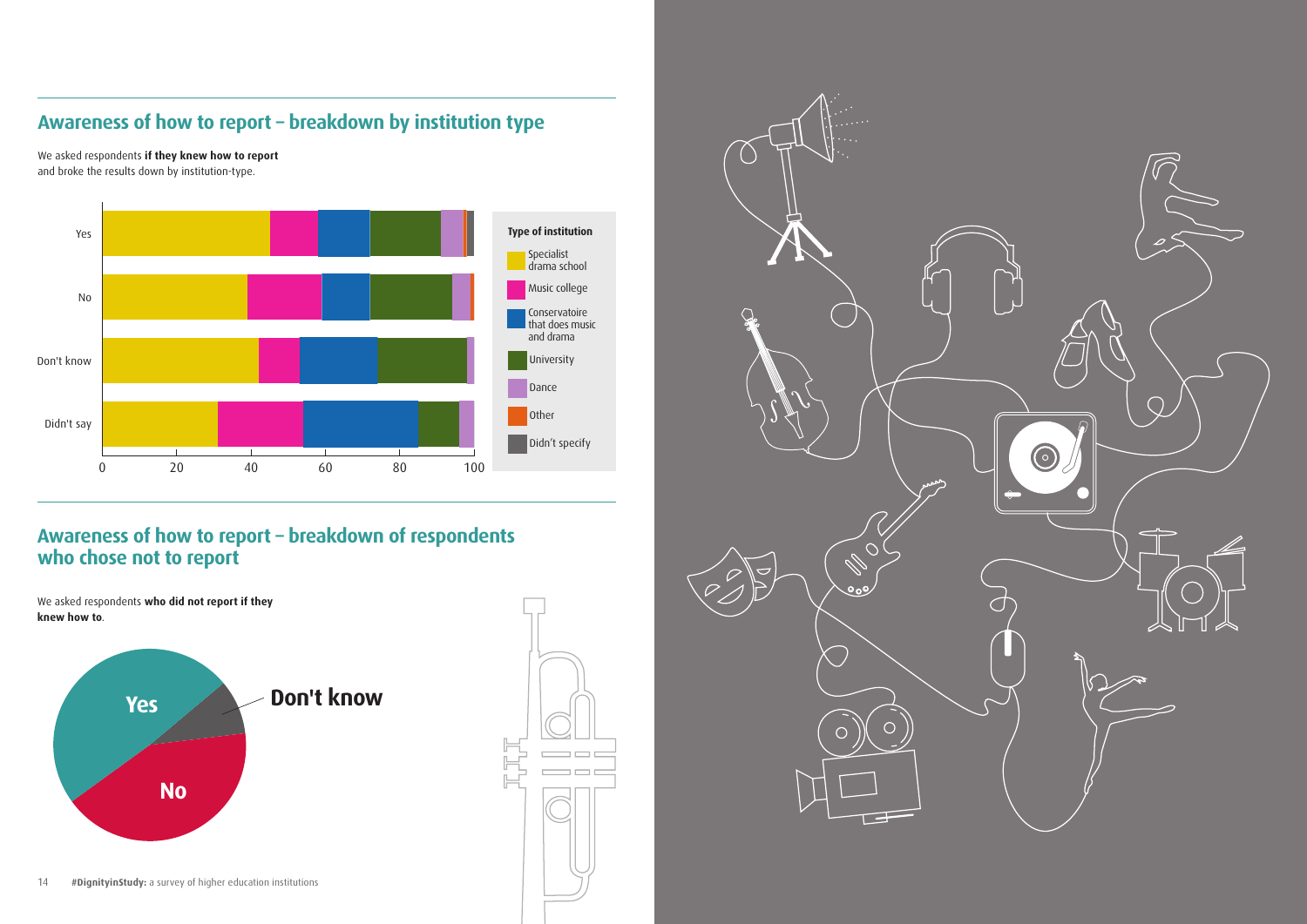

# **Make the future happen today**

It is vital the whole creative sector works together to enforce good behaviours, right from the beginning of a career. We recommend that all organisations, including higher education institutions support and adopt all relevant industry codes of conduct, including:

The ISM-Musicians' Union Code of Practice for the Music Sector which are a set of principles that aims to eradicate bullying, harassment, discrimination and other forms of inappropriate behaviour within the sector: **ism.org/dignityatwork | musiciansunion.org.uk**

Equity's Agenda for Change which offers a string of action points for the people, organisations and venues within the sector, and aims to empower members affected by bullying, harassment or sexual harassment to come forward: **equity.org.uk/getting-involved/campaigns/safe-spaces** 

The UK Theatre and SOLT 10 Principles which encourage safer and even more supportive working practices in theatre: **uktheatre.org/theatre-industry/guidance-reports-andresources/safe-and-supportive-working-practices**

The British Film Institute's 8 Principles which aim to eradicate abuse and also help employers meet legal requirements and offer a shared vision to promote and maintain a safer, more inclusive workplace environment for everyone working within the screen industries: **bfi.org.uk/about-bfi/policystrategy/set-principles-screen-industry**

#### **Help and advice**

If you have been a victim of sexual abuse, we would encourage you to speak to one of the following organisations. They can provide support such as counselling and signposting of specific services to assist you in recovery and advise on reporting the incident to the police should you choose to:

**Sexual Assault Referral Centre** – **dial 111** to find the nearest Sexual Assault Referral Centre. They can provide immediate support and advice, including medical examinations and tests, and will not go to the police until you decide if you want to or not.

Equity members can contact the union's **Bullying and Harassment Helpline** on **020 7670 0268** or **harassment@equity.org.uk** There are a range of materials available to members at **www.equity.org.uk/membersarea/member-resources/bullying**

If you are an ISM member, you have access to confidential advice from our experienced in-house employment lawyers by contacting the **ISM legal team** at **legal@ism.org** You can access their 24-hour advice line on **01275 376 038**. The ISM also runs a **counselling helpline** on **0800 042 0136**.

If you are a member of the MU, you have access to confidential legal advice and assistance from their team of **specialist officials and solicitors**. See **theMU.org** for more info and contact details. The MU has a dedicated email account – **safespace@theMU.org** – to provide **a safe space** for members and non-members to share instances of sexism, sexual harassment and sexual abuse. All emails are treated in the strictest confidence.

- **• Rape Crisis**  rapecrisis.org.uk
- **Victim Support –** 08 08 16 89 111 www.victimsupport.org.uk
- **Galop (LGBT+)**  0207 704 2040 www.galop.org.uk
- **Survivors UK (men)**  www.survivorsuk.org
- **Samaritans** 08457 909090

## **About the organisations**

#### **About Equity**



Equity is the UK trade union for

professional performers and creative practitioners. As a leading industry organisation, Equity is known and respected nationally and internationally for the work we do with, and on behalf of, our members working across all areas of the entertainment industry.

We are a campaigning and organising union and proud of our strong record of taking the things that matter to our members to parliament and other centres of influence. Being part of Equity gives members a voice in these places. Members are at the heart of all the union's activities and by getting involved they drive forward the work of the union.

#### **About the ISM**



The Incorporated Society of Musicians is the UK's professional body for musicians

and a nationally-recognised subject association for music. We were set up in 1882 to promote the art of music and to protect the interests of all musicians. Today we support over 8,500 members with specialist and tailored services and expert advice, from study up until retirement and beyond.

#### **About the Musicians' Union**

**Musicians' Union** 

Established in 1893, the MU represents over 30,000 musicians working in all

sectors and genres of music. As well as negotiating on behalf of its members with all the major employers of musicians in the UK, the MU offers a range of services tailored for the self-employed such as legal advice and assistance, unpaid fee recovery, template contracts and specialist insurances.